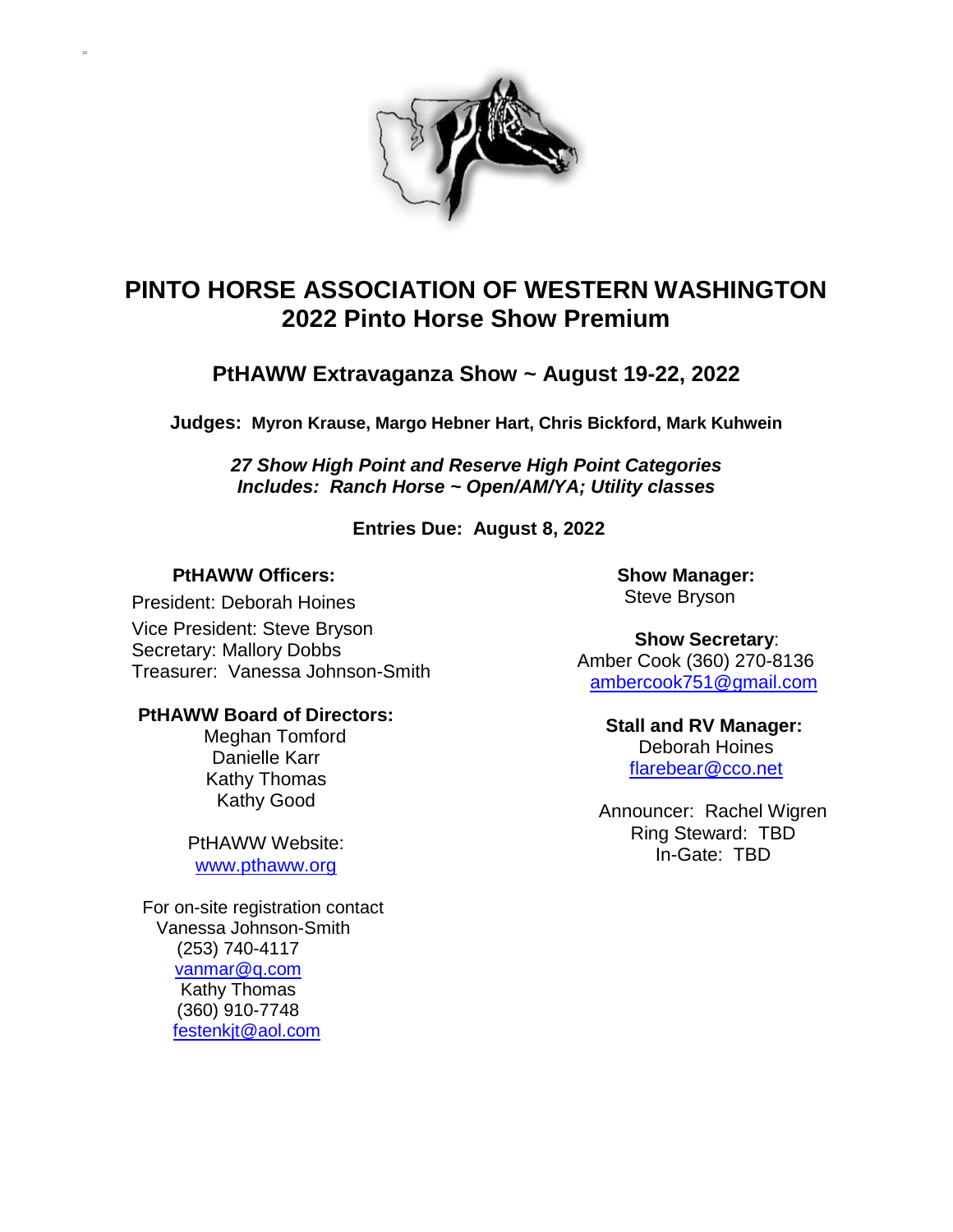

# **PINTO HORSE ASSOCIATION of WESTERN WASHINGTON**

**August 19-22, 2022 2022 HORSE SHOWS SHOW RULES**www.pthaww.org

## **FIRE REGULATIONS:**

- 1. Drapes must be fire retardant.
- 2. Appliances must have heavy duty cords.
- 3. Do not block Fire Extinguishers or Fire Lanes.
- 4. No open Fire Pits.

# **TACOMA UNIT RULES AND REGULATIONS:**

- 1. All dogs must be on a leash under control of Handler and tied or confined at all times. No dogs in arena grand stands, in or out gate areas. Owners must adhere to leash law in Pierce Countyand it must be adhered to.
- 2. No alcohol allowed on show grounds.
- 3. The **Round Pens** and Outdoor panel fence arena are available for use.

# **GENERAL RULES:**

- 1. Every class offered herein will be shown and judged according to the Pinto Horse Association Inc. rules. A copy of the rule book is in the Show Office, and with the Show Committee members. All exhibitors must be current members of PtHA. All horses, ponies and miniature horses must be registered with PtHA and all owners must be current members of PtHA.
- 2. Knowing the rules and regulation as well as the requirements of each class entered is the exhibitors' responsibility.
- 3. Having the correct number at the time you enter the arena for the purpose of a class isthe responsibility of the exhibitor.
- 4. Persons under the age of 18 may NOT exhibit or handle stallions.
- 5. Entries received after the posted pre-entry date are subject to a post entry fee of \$25. No postdated checks will be allowed. Make checks/money orders payable to PtHAWW.
- 6. You may enter at the gate, however, you must go to the office and complete an add/dropsheet immediately following your class.
- 7. No entries will be refunded without a Veterinary Certificate, Doctors Certificate or the Show Management approval. There is a \$25 charge for refunding monies. This fee covers the show secretary's work on the entry and refunding. This must be presented to the show secretary before the first class in which the entry is to be shown.

The certificates may be waived at the discretion of the show management/show committee staff. The Show Management Committee reserves the right to cancel and combine classes that do not fill or that do not have enough entries. Classes may be run (with Show Management Committee with prior approval) with less than 3 horses. Entry fee is refunded if a class is canceled. **Saturday Halter classes need to be entered no later than 7:00am Sat. morning. After 7:30am classes will be combined if warranted. Once the Show Management Committee makes the decision to cancel or combine a class: These decisions are final, even if late entries change the status (PTHA Rule F1-F2 p. 55).**

- 8. Any discourtesy to a judge or show official on the part of an owner or exhibitor shall disqualify an entry and all entry fees paid shall be forfeited.
- 9. All Miniature Horses and Ponies without a valid measurement card must be measure prior to exhibiting. PtHA only accepts PtHA measurement cards. No out cross cards.
- 10. Gate holds must be requested to the in-gate no later than 2 classes prior to the needed hold.
- 11. No person shall approach the Judge (s) with regard to a decision until they have obtained permission from the Show Management Committee who will arrange appointment between the various parties.
- 12. The Judge's decision is final in all classes.
- 13. Unattended horses are not allowed at any time in the aisles or anywhere on the grounds except when they are in stalls. Infractions may result in the removal of animals and exhibitors from the grounds.
- 14. All exhibitors must conform to all Washington State Health Requirements.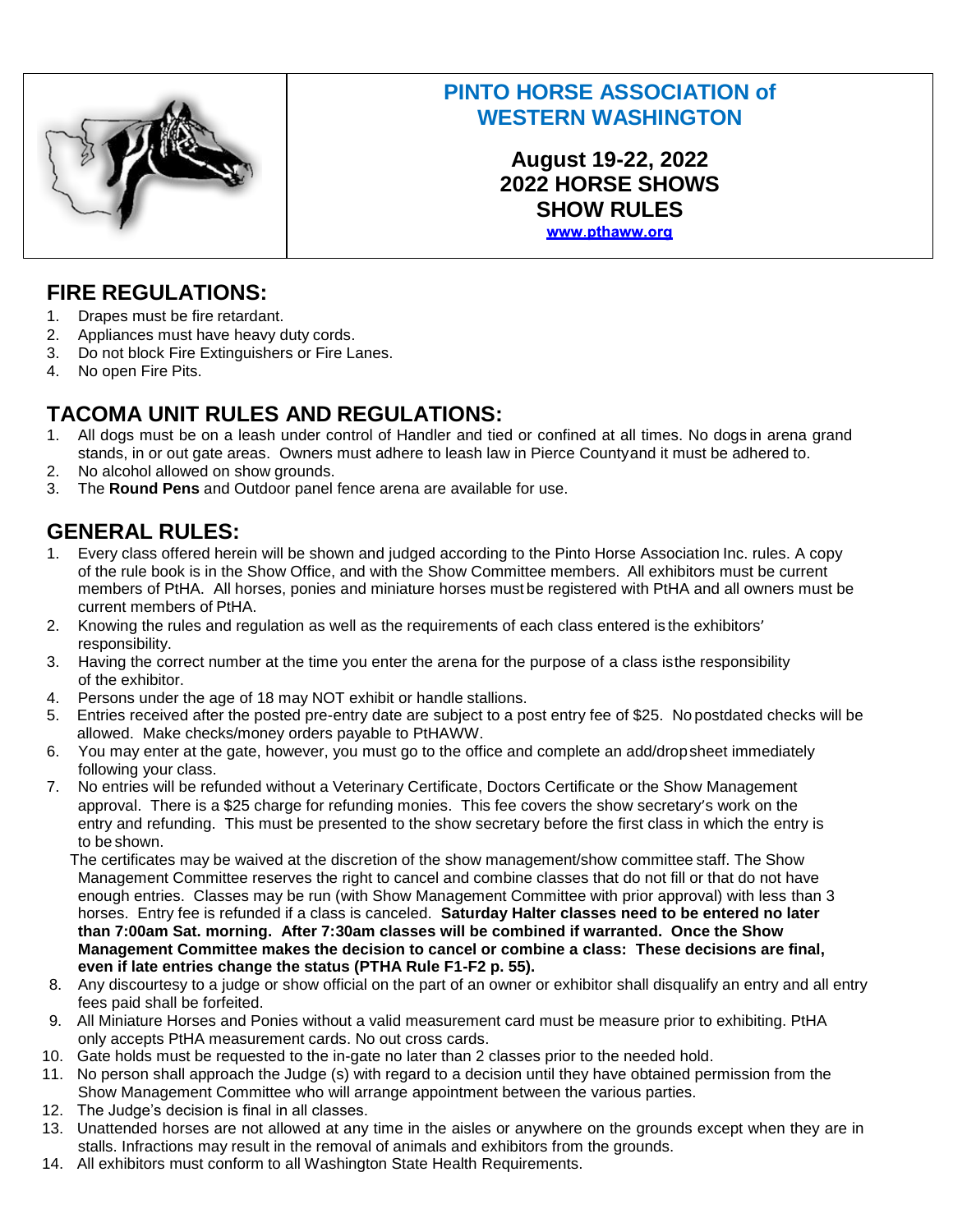- 15. Refund Checks will only be sent out within 4 weeks of the show closing. There will be no cash refunds.
- 16. No class can be added or split at the show. (PtHA rule D7.F p.51)
- 17. Youth Lead Line entrants must be age 8 years and under. Lead line entrants may not cross enter into Youth Walk/trot riding classes or any class that requires jog, trot canter or lope.
- 18. Once the gate is closed, class has been run, Judges' cards signed and turned in the class is considered complete. (PtHA Rule F4. C6 p.58).
- 19. RV pass is required if you are hooked up anytime to electrical outlet. If you park in a camping space you must pay fee even if not plugged in.
- 20. There will be no guarantees of holding any stalls, or RV spaces without appropriate forms and fees paid in advance.
- 21. Youth and Amateur Mini Horse and Pony Showmanship classes may not cross enter into horse showmanship classes, unless they are combined by the show management committee due to a lack of entrants. If the classes are combined, the amateur and youth entrants will combine with their age groups for the appropriate showmanship class.
- 22. Any NSF checks are subject to a \$75 fee and may also result in the exhibitor being on a cash, money order or credit card only basis for the duration of the show season year. All NSF fees must be paid by November 30 of the current year or the exhibitor will be deemed ineligible for Year End Award Prizes. Also the PTHAWW reserves the right to submit the names of members to PtHA for further disciplinary action to be taken, per PtHA Rule (F1.H p.55).
- 23. There is a \$10 haul in fee for all horses not stabled. If you do not buy a stall you will be charged this fee. No haul in horses are allowed to tie up or stand in barn isles. Must tie to your own trailer only.
- 24. We will have day stalls which will be open each day from 5am till end of show that day. These stalls will cost \$50 each per day (24 hour use). Must be pre-arranged with stall manager on proper form.

#### **25. K2. Western attire ~ Page 105 in the 2020 PtHA rule book**

- A. Any tack and/or attire infraction is to be considered as a penalty, not a disqualification, unless specific class rules require a disqualification.
- B. Chaps, shotgun chaps, or chinks are optional unless prohibited by specific class rules (i.e. Bareback Horsemanship).
- C. Ties and/or scarfs are optional.
- D. Jeans are appropriate attire.
- E. In Stock halter and other western classes, appropriate western attire is required which includes western hat, longsleeved shirt with collar (band, standup, tuxedo Etc.), jeans, slacks or pants, and western boots. Gloves and spurs are optional.
	- $\circ$  It is optional that an exhibitor may wear a hard hat with harness in all classes. The hat must be on the rider's head when the exhibitor enters the arena.
	- o Gloves and spurs are optional. (Exception spurs are not permitted in In-hand or halter classes.)
	- Riding length (below the knee) skirts are acceptable attire in all Halter classes, if in good taste. See Rule G8.
- F. Judges, at their discretion, may authorize adjustments to attire due to weather-related conditions.

#### **K3. Western appointments**

- A. Saddle Entries shall be shown with a stock saddle, but silver equipment will not count over a good working outfit. Tapaderos are prohibited unless otherwise noted.
- B. The carrying of a lariat or riata, attached to fork of saddle is optional.
- C. Bit / Bridle There shall be no discrimination against any standard bridle or standard Western bit. **N1. English Attire ~ Page 155 in the 2020 PtHA rule book**
- C. Exhibitors shall wear a traditional and conservative hunt coat (no reds, pinks, bright colors, etc.), suitable breeches (no black or white), hunt shirt with stock tie or choker, or oxford shirt with tie and helmet or hunt cap. Hunt bowler is also acceptable for adult exhibitors. Gloves are optional. 2. Spurs are optional – if worn, must be of the unrowelled type that are blunt, round. No moveable parts. 3. Crop or bat is optional – made with a stiff stock and up to thirty (30) inches in length, with no lash. 4. It is optional for an exhibitor to wear a hard hat with harness in all classes. 5. Judges, at their discretion, may authorize adjustments to attire due to weather-related conditions.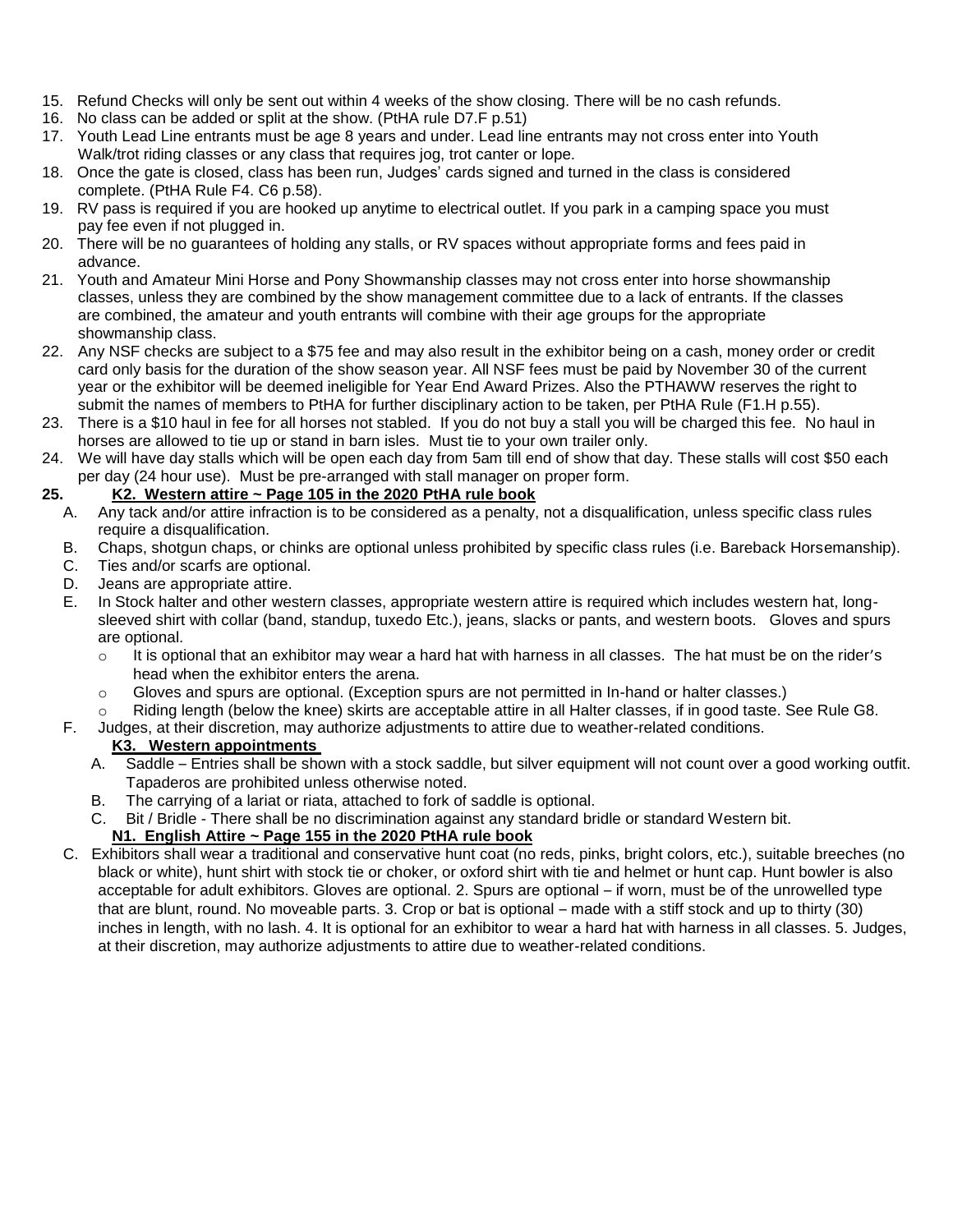

Office Use Only

|                                                                                                                                        |                        |          |         |                                              |                                    |                                  |  |       | Registration No.: Contract Contract Contract Contract Contract Contract Contract Contract Contract Contract Co |        |          |
|----------------------------------------------------------------------------------------------------------------------------------------|------------------------|----------|---------|----------------------------------------------|------------------------------------|----------------------------------|--|-------|----------------------------------------------------------------------------------------------------------------|--------|----------|
| Circle one in each category:<br>Horse Pony Mini A Mini B   Mare                                                                        |                        | Stallion | Gelding | Overo                                        | Tobiano                            | Solid                            |  | Stock | Hunter                                                                                                         | Saddle | Pleasure |
| Pony/Miniature Horse Measurement Card: Height _______________________Yes PtHA measurement card copy is enclosed ______________________ |                        |          |         |                                              |                                    |                                  |  |       |                                                                                                                |        |          |
|                                                                                                                                        |                        |          |         |                                              |                                    |                                  |  |       |                                                                                                                |        |          |
|                                                                                                                                        |                        |          |         |                                              |                                    |                                  |  |       |                                                                                                                |        |          |
|                                                                                                                                        |                        |          |         |                                              |                                    |                                  |  |       |                                                                                                                |        |          |
|                                                                                                                                        |                        |          |         |                                              |                                    |                                  |  |       |                                                                                                                |        |          |
|                                                                                                                                        |                        |          |         |                                              |                                    |                                  |  |       |                                                                                                                |        |          |
|                                                                                                                                        |                        |          |         | Only one horse / rider combination per form. |                                    |                                  |  |       |                                                                                                                |        |          |
| Open Class No.                                                                                                                         |                        |          |         |                                              |                                    |                                  |  |       |                                                                                                                |        |          |
| Open Class No.                                                                                                                         |                        |          |         |                                              |                                    |                                  |  |       |                                                                                                                |        |          |
|                                                                                                                                        |                        |          |         |                                              |                                    |                                  |  |       |                                                                                                                |        |          |
|                                                                                                                                        |                        |          |         |                                              |                                    |                                  |  |       |                                                                                                                |        |          |
|                                                                                                                                        |                        |          |         |                                              |                                    |                                  |  |       |                                                                                                                |        |          |
| Youth Class #                                                                                                                          |                        |          |         |                                              |                                    |                                  |  |       |                                                                                                                |        |          |
| Novice Class #                                                                                                                         |                        |          |         |                                              |                                    |                                  |  |       |                                                                                                                |        |          |
| Amateur Class #                                                                                                                        |                        |          |         |                                              |                                    |                                  |  |       |                                                                                                                |        |          |
| Novice Class #                                                                                                                         |                        |          |         |                                              |                                    |                                  |  |       |                                                                                                                |        |          |
| Cross entries are allowed with OTAB<br>classes                                                                                         |                        |          |         | <b>Check</b><br>box                          |                                    |                                  |  |       | <b>Office Use <math>\sim</math></b> Check list for information needed from exhibitors                          |        |          |
|                                                                                                                                        |                        |          |         |                                              | cards                              |                                  |  |       | Copy of PtHA 2022 Membership card<br>If applicable copy of AM, Novice AM & YA, and Youth                       |        |          |
| Send entries to: Amber Cook                                                                                                            |                        |          |         |                                              |                                    | Copy of Horse registration paper |  |       |                                                                                                                |        |          |
|                                                                                                                                        | P.O. Box 720           |          |         |                                              | Copy of Mini/Pony measurement card |                                  |  |       |                                                                                                                |        |          |
|                                                                                                                                        | Castle Rock, WA 98611  |          |         |                                              |                                    | Lease document                   |  |       |                                                                                                                |        |          |
|                                                                                                                                        | Ambercook751@gmail.com |          |         |                                              |                                    |                                  |  |       |                                                                                                                |        |          |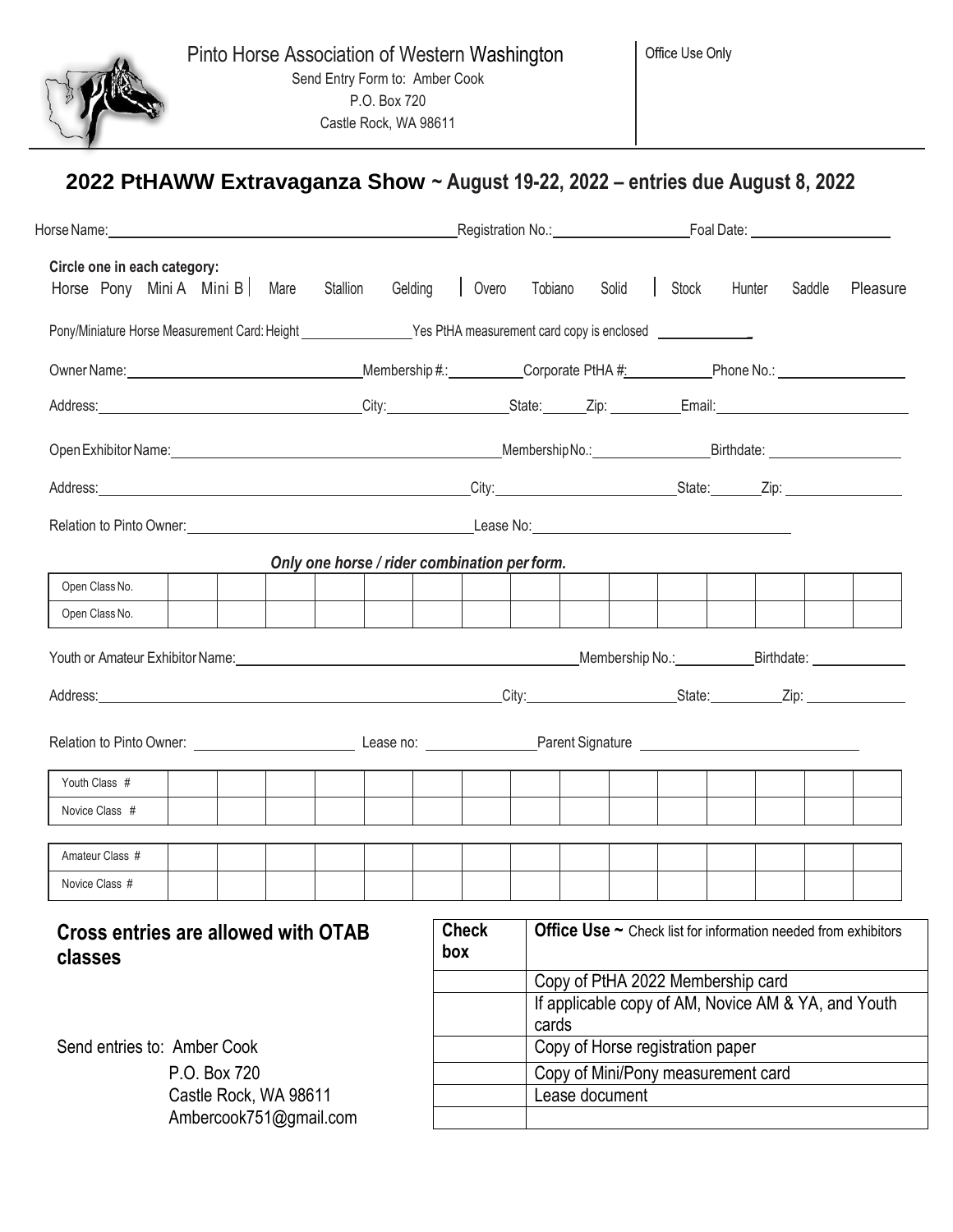

### Open to All Breeds Classes Entry Form

This form must be filled entirely even if showing in Pinto Classes, which require a separate form.

### **Horse Information**

| Reg. Name:      |      |  |  |
|-----------------|------|--|--|
| Breed:          |      |  |  |
| Registration #: |      |  |  |
| Sex:            | Age: |  |  |

# **Rider's Information**

| Rider's Name    |  |
|-----------------|--|
| Address:        |  |
| City/State/Zip: |  |
| Phone:          |  |
|                 |  |

Email:

Class Numbers (only put OTAB classes here; Pinto classes require a separate entry form)

|  | the contract of the contract of the contract of the contract of the contract of the contract of the contract of |  |  |  |
|--|-----------------------------------------------------------------------------------------------------------------|--|--|--|
|  |                                                                                                                 |  |  |  |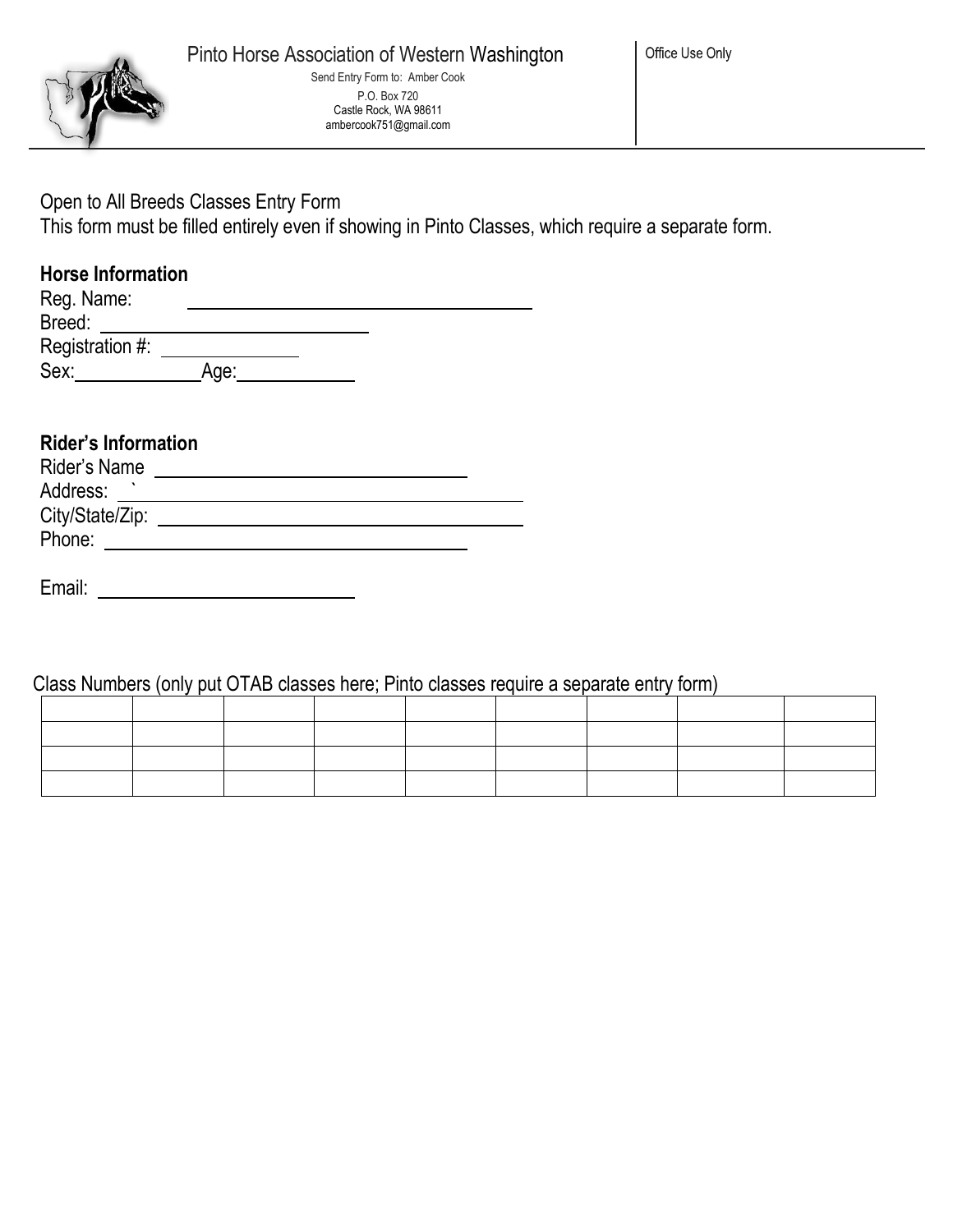**Pre-entries close August 8, 2022. Must be postmarked by this date or late fee will apply. Mail this entry form to Amber Cook PO Box 720 Castle Rock WA 98611 (360) 270-8136 ~ ambercook751@gmail.com Make all Checks Payable to: PtHAWW or you may use your credit card but must have it present to make charges ~ 4% charge**

**will be added.**

|                                                                                                                                                      | Pre-entry | Post-entry                                        |
|------------------------------------------------------------------------------------------------------------------------------------------------------|-----------|---------------------------------------------------|
| <b>PtHA Per-Class Fee</b>                                                                                                                            | \$30.00   | \$35.00                                           |
| OTAB Per Class Fee                                                                                                                                   | \$18.00   | \$25.00                                           |
| PtHA Judge Fee \$5.00 fee per Judge                                                                                                                  | \$5.00    |                                                   |
| Office fee per horse \$10.00                                                                                                                         | \$10.00   |                                                   |
| Stalls & Tack rooms per weekend (Thur. after 12pm - Sun)                                                                                             | \$120.00  | \$130.00                                          |
| Haul in fee PER DAY, PER HORSE                                                                                                                       | \$10.00   |                                                   |
| Camping fee \$30.00 per night                                                                                                                        | \$30.00   |                                                   |
| Dry Camping fee \$10.00 per night                                                                                                                    | \$10.00   |                                                   |
| Per Class Fee # of CLASSES x \$30 or \$35 Post entry                                                                                                 |           |                                                   |
| PtHA Judges Fee \$5.00 Per JUDGE                                                                                                                     | \$20.00   |                                                   |
| OTAB Per Class Fee # of CLASSES x \$18 or \$25 Post entry                                                                                            |           |                                                   |
| Misc. charges, trail practice, warm up classes                                                                                                       |           |                                                   |
| Office fee per horse \$10.00                                                                                                                         |           |                                                   |
| Office Late Fee \$25 (postmarked after 8/8//22)                                                                                                      |           |                                                   |
| Stall & Tack rooms # x \$120.00 or \$130 Post entry                                                                                                  |           |                                                   |
| Day Stall _________ x \$50.00- per day                                                                                                               |           |                                                   |
| Haul in Fee \$10.00 each horse, per day                                                                                                              |           |                                                   |
|                                                                                                                                                      |           |                                                   |
| Dry Camping Fee \$10.00 per night x                                                                                                                  |           |                                                   |
| One bag of shavings is include with the stall fee and will be in each stall.                                                                         |           | Horse Division / Per Horse and Rider (PtHA only): |
| Bagged shavings will be available to purchase at current market value<br>Credit card must be present to make charges $\sim$ 4% charge will be added. |           | Buy 10 classes Get 1 Free                         |
| PtHA Memberships (separate check written to PtHA) purchased at show                                                                                  |           | Mini/Pony / Per Mini, Pony, (PtHA only): Buy 7    |
|                                                                                                                                                      |           | classes Get 1 Free                                |
| billed to show account<br>Class Sponsorship # ________ x _______ (see attached form)                                                                 |           |                                                   |
| PtHAWW membership (see attached form)                                                                                                                |           |                                                   |
| Cancellation/Scratch fee (refer to rule 7 of the General Rules above)                                                                                | \$25.00   |                                                   |
| Vendor fee \$35,00 for weekend                                                                                                                       |           |                                                   |
| <b>TOTAL DUE:</b>                                                                                                                                    |           |                                                   |

Presentation of the signed entry form does hereby release, waive, discharge and covenant not to sue any show management, officers, sponsors, agents of: Pinto Horse Association of Western Washington (PtHAWW), PtHA and T90 Ranch from any and all liability claims, demands, actions, causes of actions, and cost arising out of or related in any way to any loss, damage or injury that maybe sustained or incurred while at Pinto Horse Association of Western Washington sponsored function. Release all liability with any food allergy that might occur while attending or eating at the PtHAWW event.

Minor Name: <u>Date of Birth: Date of Birth: Date of Birth: Date of Birth: Date of Birth:</u>

Permission for minor to show: I hereby consent to the entry of my child in this show.

#### **Signature of Parent or legal Guardian:**

Every entry at a recognized show shall constitute an agreement that the person making it, Owner, Lessee, Trainer, Manager, Agent, Coach, Rider, and horse shall be subject to the constitution and rules of PtHA, PtHAWW Rules & code of conduct. It shall further constitute that every horse, rider is eligible as entered, shall accept as final the decision of the Show Committee and agree to hold the Show, PtHAWW and T90 Ranch and their official, directors, employees, etc., harmless from any action taken. The signing of this entry form so stipulates acceptance of this agreement.

#### **Signature of Owner or Agent:**

**Office use onlyBack #**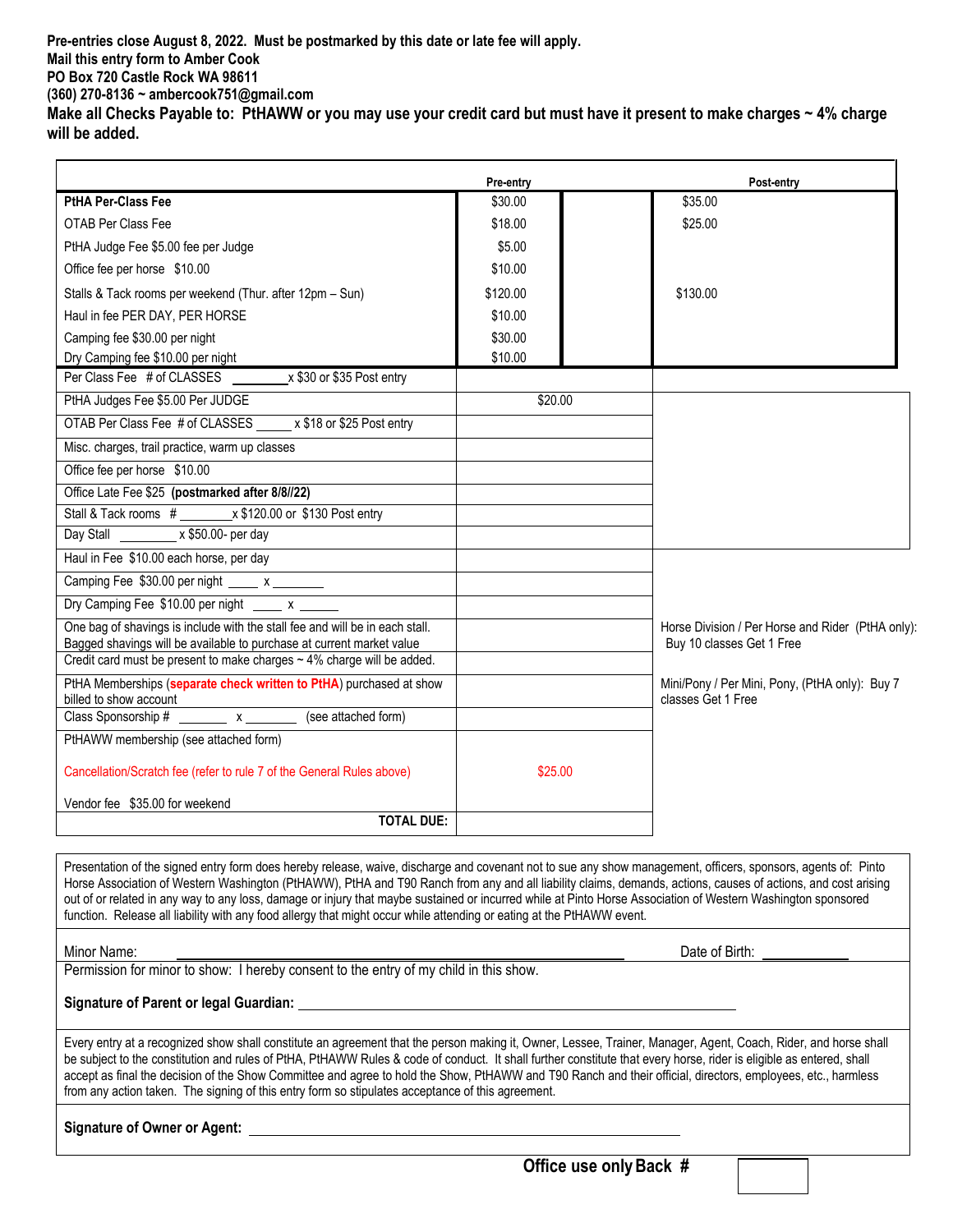|          | Pinto Horse Association of Western Washington<br><b>Stall/Tack Room Reservation Form</b>                                                                                                                                       |    | Office Use Only                                                                                                                           |
|----------|--------------------------------------------------------------------------------------------------------------------------------------------------------------------------------------------------------------------------------|----|-------------------------------------------------------------------------------------------------------------------------------------------|
|          | flarebear@cco.net                                                                                                                                                                                                              |    |                                                                                                                                           |
|          |                                                                                                                                                                                                                                |    |                                                                                                                                           |
|          | All requests considered on a first come (paid) first served basis.                                                                                                                                                             |    | We will do our best to try to accommodate exhibitors. Those wishing to be stalled and/or camp together, please send requests in together. |
|          | Requestor's Name: 1990 Contract Contract Contract Contract Contract Contract Contract Contract Contract Contract Contract Contract Contract Contract Contract Contract Contract Contract Contract Contract Contract Contract C |    |                                                                                                                                           |
|          |                                                                                                                                                                                                                                |    |                                                                                                                                           |
|          | <b>Stall/Tack Room:</b> First bedding is provided. Additional bedding is available for sale through the show office.                                                                                                           |    |                                                                                                                                           |
|          | YOU MUST MAIL IN A STALL FORM AND PRE-PAY FOR A STALL TO BE HELD IN YOUR NAME                                                                                                                                                  |    |                                                                                                                                           |
|          |                                                                                                                                                                                                                                |    |                                                                                                                                           |
|          | Trainer/Owner (list everyone)                                                                                                                                                                                                  |    | Who is paying?                                                                                                                            |
|          |                                                                                                                                                                                                                                |    |                                                                                                                                           |
|          |                                                                                                                                                                                                                                |    |                                                                                                                                           |
|          |                                                                                                                                                                                                                                |    |                                                                                                                                           |
|          |                                                                                                                                                                                                                                |    |                                                                                                                                           |
|          |                                                                                                                                                                                                                                |    | # of Stalls/Tack Rms                                                                                                                      |
|          |                                                                                                                                                                                                                                |    |                                                                                                                                           |
|          | Day Stalls - from 5am till end of each days show - No overnight use.                                                                                                                                                           |    |                                                                                                                                           |
| 1.       | <u> 1989 - Johann Stein, marwolaethau a bh</u>                                                                                                                                                                                 | 2. |                                                                                                                                           |
|          |                                                                                                                                                                                                                                |    | Stalls are refundable as per<br>the show rules.                                                                                           |
|          | Signature of owner or exhibitor/rider/agent                                                                                                                                                                                    |    |                                                                                                                                           |
|          | Make checks payable to PtHAWW                                                                                                                                                                                                  |    |                                                                                                                                           |
| Paid by: | CHECK OTHER                                                                                                                                                                                                                    |    | Pre Stalls & Tack room $\#$ $\times$ \$120=<br>Post Stalls & Tack room #____x \$130=_______                                               |
|          | PAYMENT TO BE INCLUDED WITH THIS FORM                                                                                                                                                                                          |    | <b>Total fees</b>                                                                                                                         |
|          | <b>Mail stall entries to: Amber Cook</b><br>P.O. Box 720<br>Castle Rock, WA 98611<br>ambercook751@gmail.com                                                                                                                    |    |                                                                                                                                           |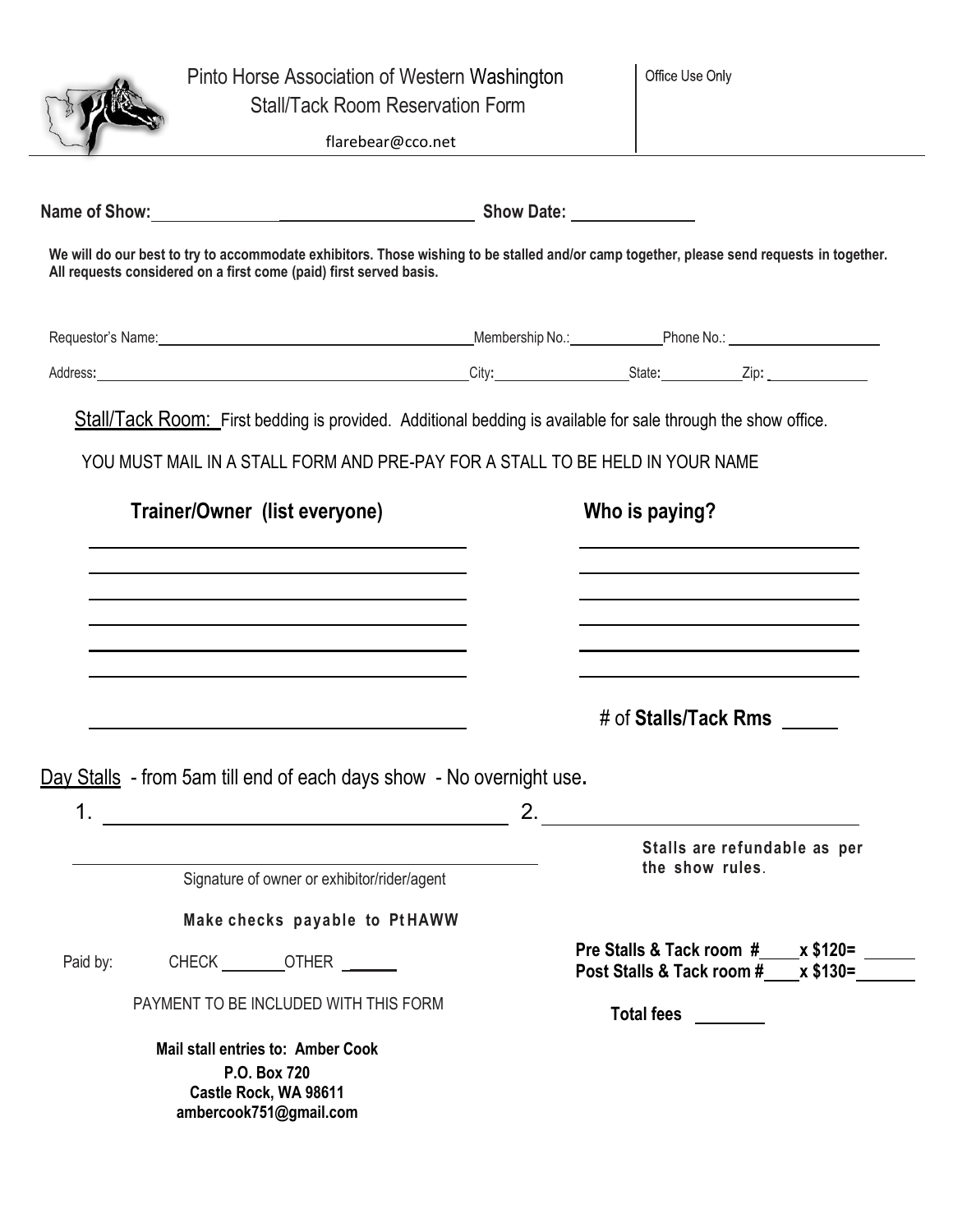

### **Pinto Horse Association of Western Washington RV/Camping and Reservation Form**

flarebear@cco.net

**Name of Show: Show Date:**

**We will do our best to try to accommodate exhibitors. Those wishing to be stalled and/or camp together, pleasesend requests in together. All requests considered on a first come (paid) first served basis. If a reservation is not associated with an entry, confirm weekend camping with the show office.**

- **RV RESERVATIONS ARE NOT REQUIRED TO CAMP.**
- **RESERVED SPACES MAY ONLY BE USED BY THE PARTY MAKING THE RESERVATION THERE WILL BE NO MOVING OF SPACES WITHOUT PERMISSION OF THE SHOW MANAGER.**

|                                                                                                            |                                      |                                                                     | Phone No. <u>___________________________</u> |
|------------------------------------------------------------------------------------------------------------|--------------------------------------|---------------------------------------------------------------------|----------------------------------------------|
|                                                                                                            |                                      |                                                                     |                                              |
| If you moved from your reserved spot, please inform show officials so other exhibitors can be accommodated |                                      |                                                                     |                                              |
| Horse or group reservation is associated with                                                              |                                      | Person responsible for Payment                                      |                                              |
| 1.                                                                                                         |                                      |                                                                     |                                              |
| $2. \underline{\hspace{2cm}}$                                                                              |                                      |                                                                     |                                              |
| 3.                                                                                                         |                                      | <u> 1989 - Andrea Stadt Britain, amerikansk politiker (</u> † 1908) |                                              |
|                                                                                                            | # of RV spaces Required ____________ |                                                                     |                                              |
| Signature of owner or exhibitor/rider/agent                                                                |                                      |                                                                     | RV/Camping Space (RV) ea \$30 per night      |
| Paid by: CHECK _________OTHER                                                                              |                                      | or power)                                                           | Dry Camping Space (not hooked up to water    |
| PAYMENT TO BE INCLUDED WITH THIS FORM                                                                      |                                      |                                                                     |                                              |
| Make checks payable to: PtHAWW                                                                             |                                      |                                                                     | RV # nights _______ x \$30 _______           |
|                                                                                                            |                                      |                                                                     | Dry Camping $\frac{1}{2}$ x \$10             |
| <b>Mail RV to: Amber Cook</b>                                                                              |                                      |                                                                     |                                              |

**P.O. Box 720 Castle Rock, WA 98611 ambercook751@gmail.com**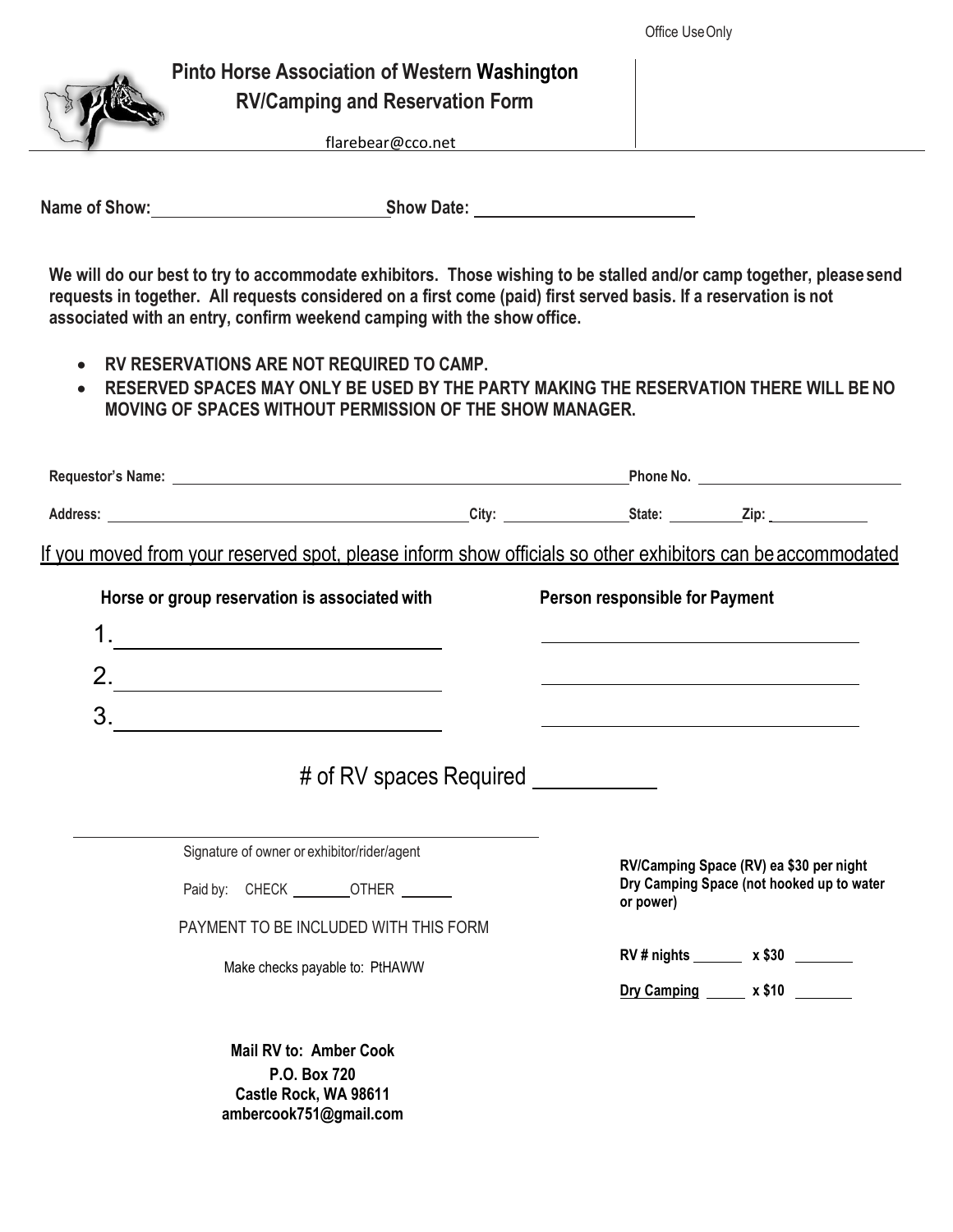|                                          | Pinto Horse Association of Western Washington<br><b>Exhibitor Number Reservation Form</b><br>and the state of the state of the state of the state of the state of the state of the state of the state of the | Office Use Only      |  |
|------------------------------------------|--------------------------------------------------------------------------------------------------------------------------------------------------------------------------------------------------------------|----------------------|--|
|                                          |                                                                                                                                                                                                              |                      |  |
|                                          |                                                                                                                                                                                                              |                      |  |
|                                          |                                                                                                                                                                                                              |                      |  |
|                                          | Horse – Registered Name                                                                                                                                                                                      | <b>Number Choice</b> |  |
|                                          | $\begin{array}{c}\n1. \\ \hline\n\end{array}$                                                                                                                                                                |                      |  |
|                                          | 2.                                                                                                                                                                                                           |                      |  |
|                                          | 3.                                                                                                                                                                                                           |                      |  |
|                                          |                                                                                                                                                                                                              |                      |  |
|                                          | Signature of owner or exhibitor/rider/agent                                                                                                                                                                  |                      |  |
|                                          | Make Checks Payable to: PtHAWW                                                                                                                                                                               |                      |  |
|                                          | Paid by: Check ______ Other: _____                                                                                                                                                                           |                      |  |
|                                          | PAYMENT TO BE INCLUDED WITH THIS FORM                                                                                                                                                                        |                      |  |
| 5907 Johnson Pt. NE<br>Olympia, WA 98516 | Mail to: PtHAWW c/o Deborah Hoines                                                                                                                                                                           |                      |  |
|                                          | Three laminated numbers per Pinto will be issued.                                                                                                                                                            |                      |  |
|                                          | All monies coming to PtHAWW will be going directly to your class awards!                                                                                                                                     |                      |  |
|                                          | Amount Exhibitor numbers requested # _______ x \$10 ________                                                                                                                                                 |                      |  |
| Total fees                               |                                                                                                                                                                                                              |                      |  |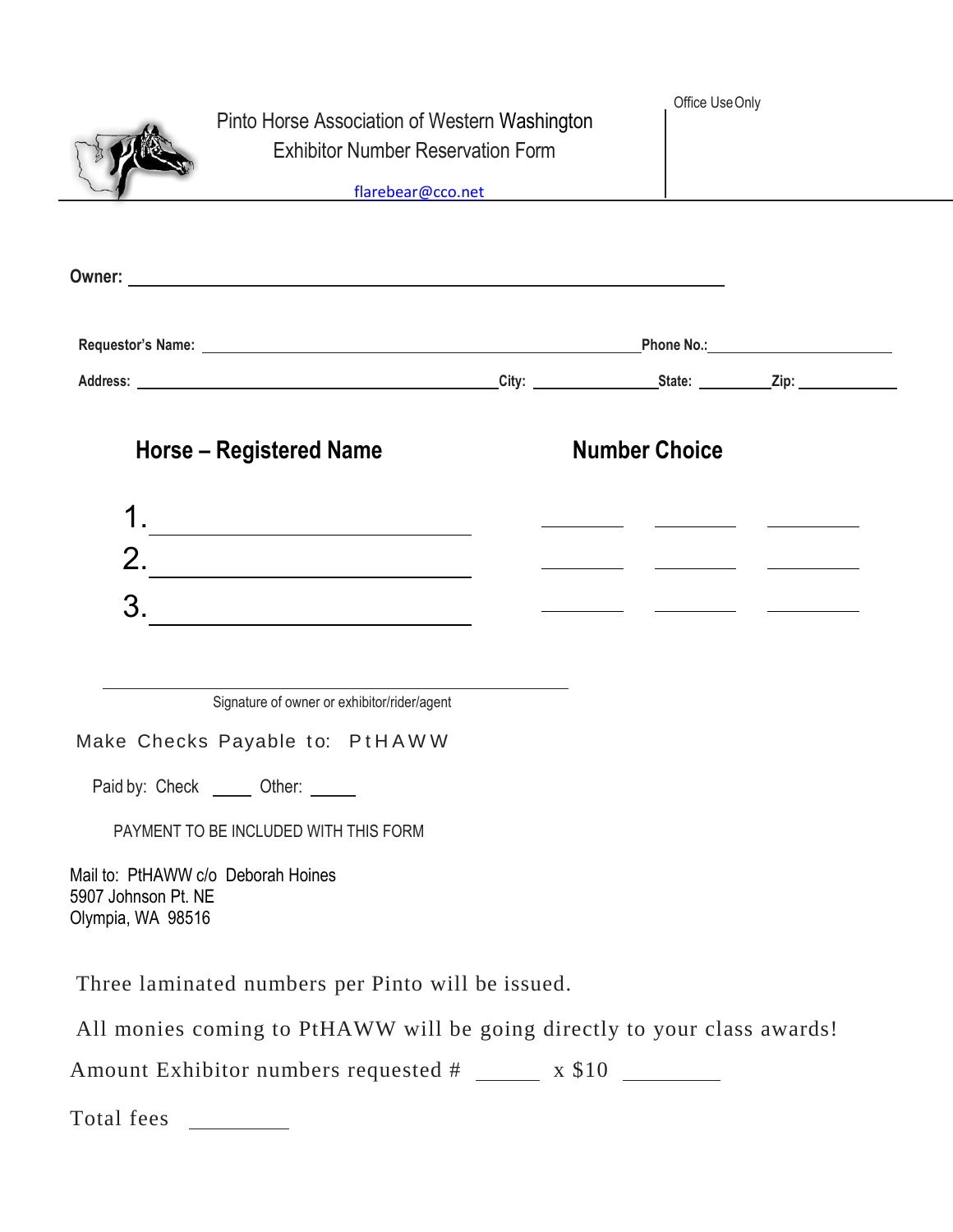

# **PtHAWW 2022 Sponsorship Form**

| Name of Sponsor/Business: 2008 and 2009 and 2009 and 2009 and 2009 and 2009 and 2009 and 2009 and 2009 and 200                                                                                                                      |                                      |                           |
|-------------------------------------------------------------------------------------------------------------------------------------------------------------------------------------------------------------------------------------|--------------------------------------|---------------------------|
| Contact Name: <u>experience</u> and the contract of the contract of the contract of the contract of the contract of the contract of the contract of the contract of the contract of the contract of the contract of the contract of |                                      |                           |
|                                                                                                                                                                                                                                     |                                      | City: <u>City: State:</u> |
|                                                                                                                                                                                                                                     |                                      |                           |
|                                                                                                                                                                                                                                     | Date: <u>_______________________</u> |                           |
|                                                                                                                                                                                                                                     |                                      |                           |
|                                                                                                                                                                                                                                     |                                      |                           |
|                                                                                                                                                                                                                                     |                                      | $\left(4\right)$          |
| Levels of Sponsorships:                                                                                                                                                                                                             |                                      |                           |
|                                                                                                                                                                                                                                     |                                      |                           |
| Show Class Sponsor -                                                                                                                                                                                                                |                                      |                           |

\$25 for one class. Sponsor's name will be announced during the class at the show, plus listed on PtHAWW's Facebook page and Website.

Show Champion of Champion Sponsor -

\$50 for Show Champion of Champion. Sponsor's name will be announced during the presentation at the show, advertised in the office as the sponsor, plus listed on PtHAWW's Facebook page and Website.

Show High Point Sponsor -

\$100 for Show Highpoint. Sponsor to select Highpoint category to sponsor. Name will be advertised in the show office, plus Repeatedly announced throughout the show. Also will be listed on PtHAWW's Facebook page and Website.

PtHAWW is a Non-Profit 501c (5). Per the IRS, *Contributions* to labor, agricultural, and horticultural organizations generally are not deductible as charitable *contributions* for federal income tax purposes. They may be deductible as trade or business expenses, if they are ordinary and necessary in the conduct of the taxpayer's trade or business.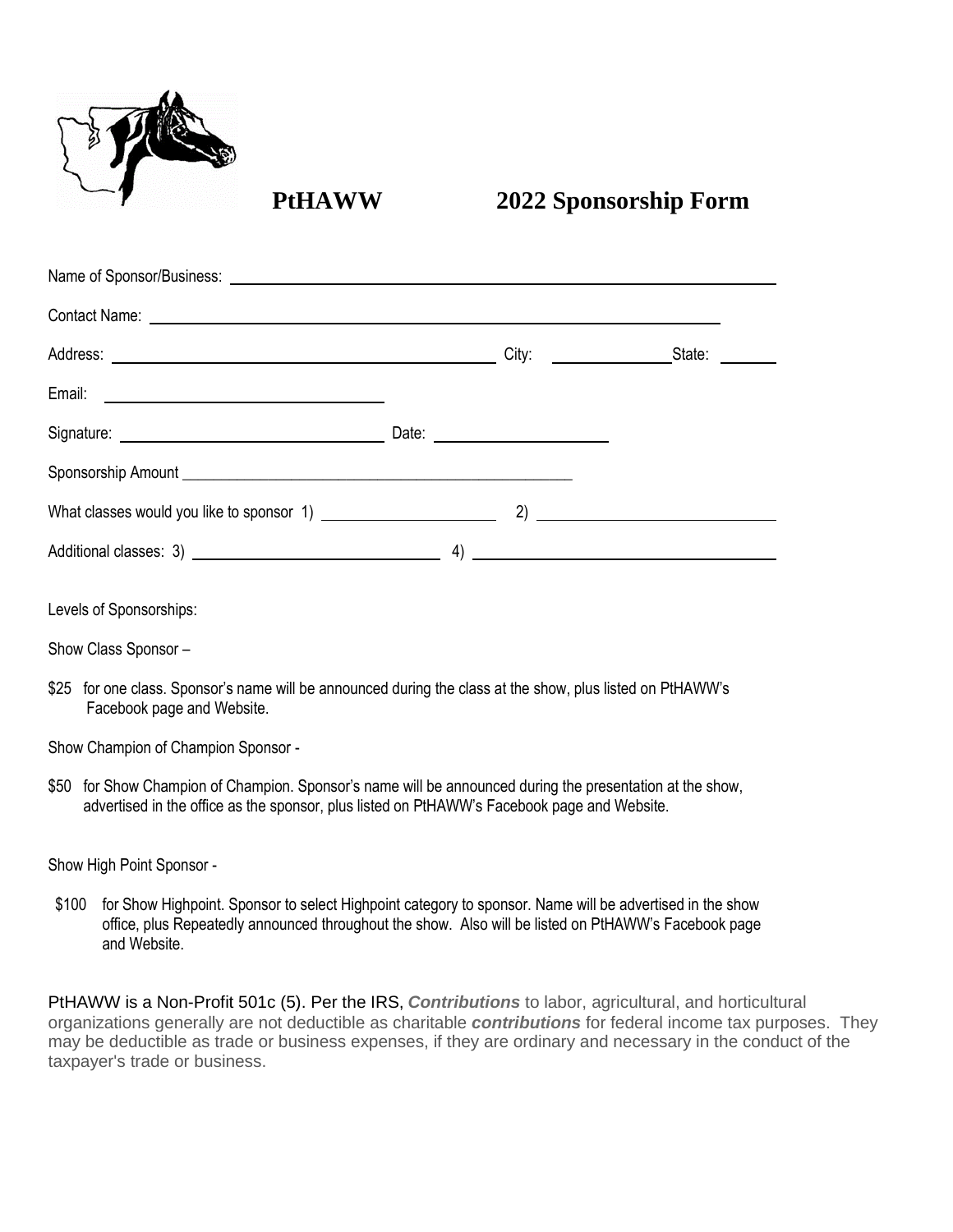# **2022 Show High Point Divisions**

## **Divisions**

Stock/Hunter Saddle/Pleasure Pony Mini A Mini B Solid Horse **Utility** 

Youth ST/HU 18 & U Youth SA/PL 18 & U Youth Solid Horse 18 & U Youth Pony / Mini A/B 18 & U

Amateur ST/HU 19 & O Amateur SA/PL 19 & O Amateur Solid Horse 19 & O Amateur Pony / Mini A/B 19 & O

Novice YA 18 & U Novice AM 19 & O

W/T Youth 10 & Under W/T Youth 11-18 W/T Amateur 19 & O

OTAB Walk/trot OTAB Open

Ranch Riding Ranch Riding Solid Horse Youth Ranch Riding Amateur Ranch Riding

Lead Line/Pee Wee

### **Show High Point Rules**

Ranch Riding Divisions includes halter and other Western classes

High Point Open Divisions to include halter and all performance classes.

Youth and AM Divisions to include Youth/AM halter, showmanship, equitation classes and all Youth/Amateur performance classes.

Novice Youth & Amateur Divisions to include Novice Youth/AM showmanship, equitation and all Novice Youth/AMperformance classes.

Walk/trot Divisions to include Walk/trot showmanship, Equitation, and all W/T Performance classes.

Minimum number of classes needed to achieve a high point are indicated in () at the end of the categories.

#### **PtHAWW's Show Point calculation: Per judge.**

|           | $1$ st | 2 <sub>nd</sub> | 3 <sup>rd</sup> | ⊿th | 5 <sup>th</sup> | <b>Rth</b> |
|-----------|--------|-----------------|-----------------|-----|-----------------|------------|
| 6 or more | 6      | 5               |                 | 3   | 2               |            |
| 5         | 5      |                 | 3               | 2   |                 |            |
|           |        | 3               | 2               |     |                 |            |
| 3         | 3      |                 |                 |     |                 |            |
| 2         |        |                 |                 |     |                 |            |
|           |        |                 |                 |     |                 |            |

Ties to be broken by who has the most firsts, then by who went in the most classes.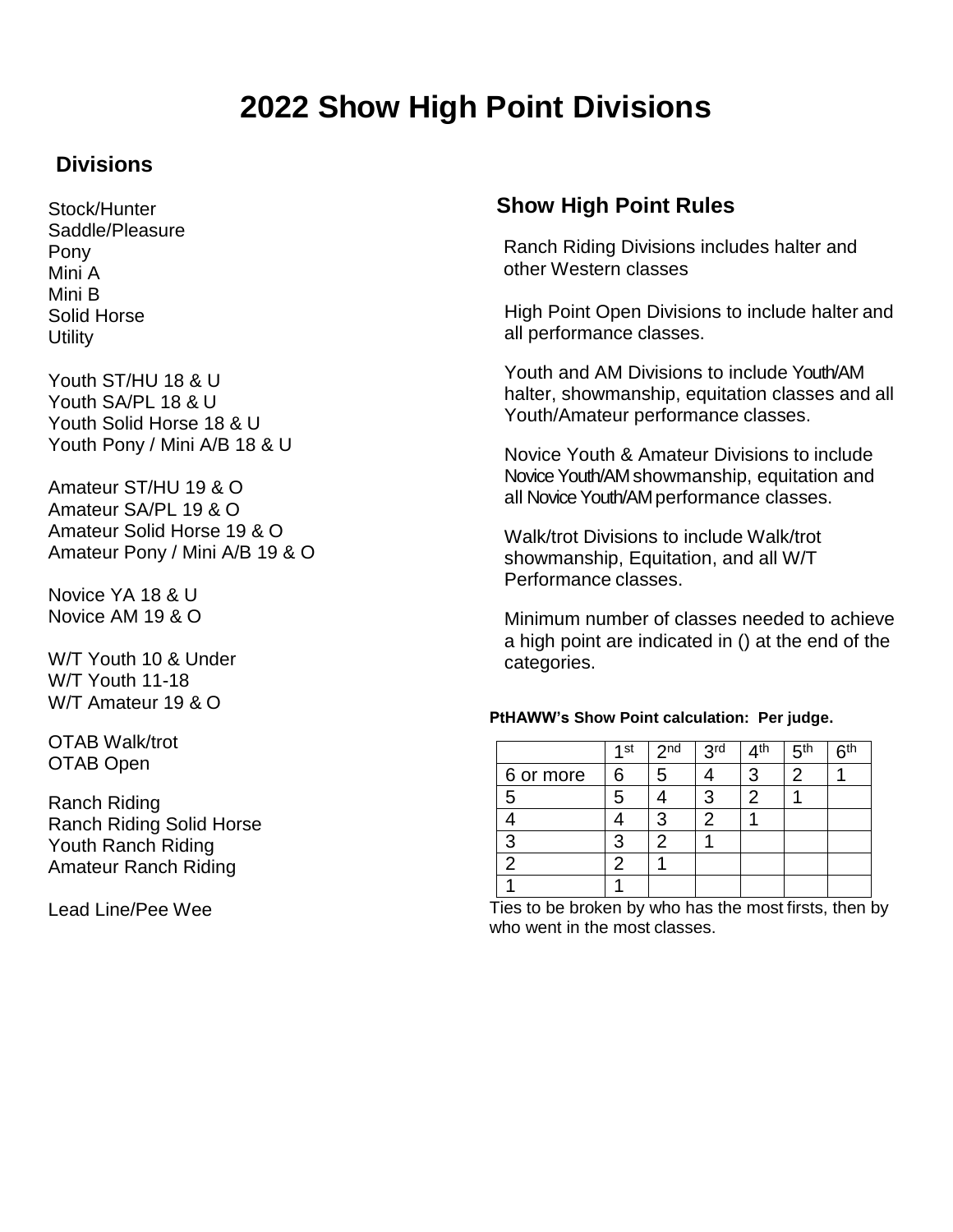#### **CLASSES TO COUNT FOR SHOW HIGH POINTS**

STOCK/HUNTER: 117 - 138 - 157 - 159 - 177 - 194 - 241 - 243 - 250 - 251 - 273 - 275 - 276 - 277 - 278 - 283 - 289 - 300 - 308 **– 318 – 334 – 364 – 366 - 402 – 419 (10)**

SADDLE/PLEASURE: 117 - 139 - 157 - 160 - 178 - 195 - 239 - 250 - 251 - 273 - 275 - 276 - 277 - 278 - 283 - 289 - 300 - 308 -**318 – 334 – 364 – 367 – 403 – 420 (10)**

SOLID HORSE: 118-140-158-179-196-245-246-280-284-290-301-317-335-365-404-425 (7)

**PONY: 120 – 147 – 152 – 207 – 211 – 216 – 269 – 271 – 277 - 304 – 339 (5)**

**MINI A: 119 – 146 – 151 – 208 – 212 – 217 – 265 – 271 – 277 - 303 – 340 (5)**

**MINI B: 119 - 146 – 151 – 209 – 213 – 218 – 267 - 271 – 277 - 303 – 340 (5)**

**UTILITY HORSE: 156 – 248 – 279 – 362 (2)**

YOUTH ST/HU: 113 - 133 - 141 - 172 - 180 - 197 - 232 - 252 - 253 - 254 - 281 - 285 - 287 - 291 - 319 - 336 - 379 - 383 - 390 -**405 – 421 (8)**

YOUTH SA/PL: 113 - 133 - 141 - 172 - 180 - 197 - 232 - 252 - 253 - 254 - 281 - 285 - 287 - 291 - 319 - 336 - 379 - 383 - 390 -**405 – 421 (8)**

YOUTH SOLID HORSE 18 & UNDER: 114 - 134 - 142 - 173 - 181 - 198 - 233 - 255 - 320 - 380 - 384 - 391 - 406 - 422 (7)

**YOUTH PONY/ MINI A/B: 113 - 149 – 154 – 210 – 214 – 215 – 219 - 232 – 256 – 257 – 306 – 341 (5)**

AMATEUR ST/HU: 115 - 135 - 143 - 174 - 186 - 203 - 234 - 258 - 260 - 261 - 282 - 286 - 288 - 292 - 321 - 337 - 381 - 393 -**411 – 423 (8)**

AMATEUR SA/PL: 115 - 135 - 143 - 174 - 186 - 203 - 234 - 259 - 260 - 261 - 282 - 286 - 288 - 292 - 321 - 337 - 381 - 393 -**411 – 423 (8)**

AMATEUR SOLID HORSE REGISTRY: 116 - 136 - 144 - 175 - 187 - 204 - 235 - 262 - 322 - 382 - 392 - 412 - 424 (6)

AMATEUR PONY / MINI A/B: 115 - 148 - 153 - 234 - 263 - 264 - 305 - 342 - 344 - 345 - 346 - 347 (6)

NOVICE YA: 109 - 110 - 129 - 130 - 168 - 169 - 182 - 183 - 199 - 200 - 228 - 229 - 325 - 326 - 375 - 376 - 386 - 387 - 407 -**408 (4)**

NOVICE AM: 111 - 112 - 131 - 132 - 170 - 171 - 184 - 185 - 201 - 202 - 230 - 231 - 323 - 324 - 377 - 378 - 388 - 389 - 409 -**410 (4)**

WALK/TROT YA 10 & UNDER: 102 - 103 - 122 - 123 - 162 - 163 - 188 - 189 - 221 - 222 - 310 - 312 - 349 - 351 - 356 - 358 -**395 – 397 – 413 - 415 (5)**

WALK/TROT YA 11-18: 104 - 105 - 124 - 125 - 164 - 165 - 190 - 191 - 223 - 224 - 311 - 313 - 350 - 352 - 357 - 359 - 396 -**398 – 414 – 416 (5)**

WALK/TROT AM: 106 - 107 - 126 - 127 - 166 - 167 - 192 - 193 - 225 - 226 - 314 - 315 - 353 - 354 - 360 - 361 - 399 - 400 -**417 – 418 (5)**

**OTAB WALK/TROT: 101 – 121 – 161 – 220 – 309 – 348 – 355 – 394 (4)**

OTAB OPEN: 100 - 108 - 128 - 137 - 145 - 150 - 155 - 176 - 206 - 227 - 236 - 237 - 274 - 293 - 302 - 316 - 333 - 338 - 363 -**368 – 385 – 401 (10)**

**RANCH HORSE: 298 - 327 - 369 – 426 – 430 (3)**

**RANCH SOLID HORSE: 299 – 328 – 370 – 429 – 433 (3)**

**RANCH HORSE YA: 296 – 297 – 331 – 332 – 373 – 374 – 428 – 432 – 435 - 437 (4)**

**RANCH HORSE AM: 294 – 295 – 329 – 330 – 371 – 372 – 427 – 431 - 434 - 436 (4)**

**LEAD LINE/PEE WEE 8 & UNDER: 205 – 238 – 307 - 343 (2)**

**( ) These are the number of classes needed to qualify for High Point category.**